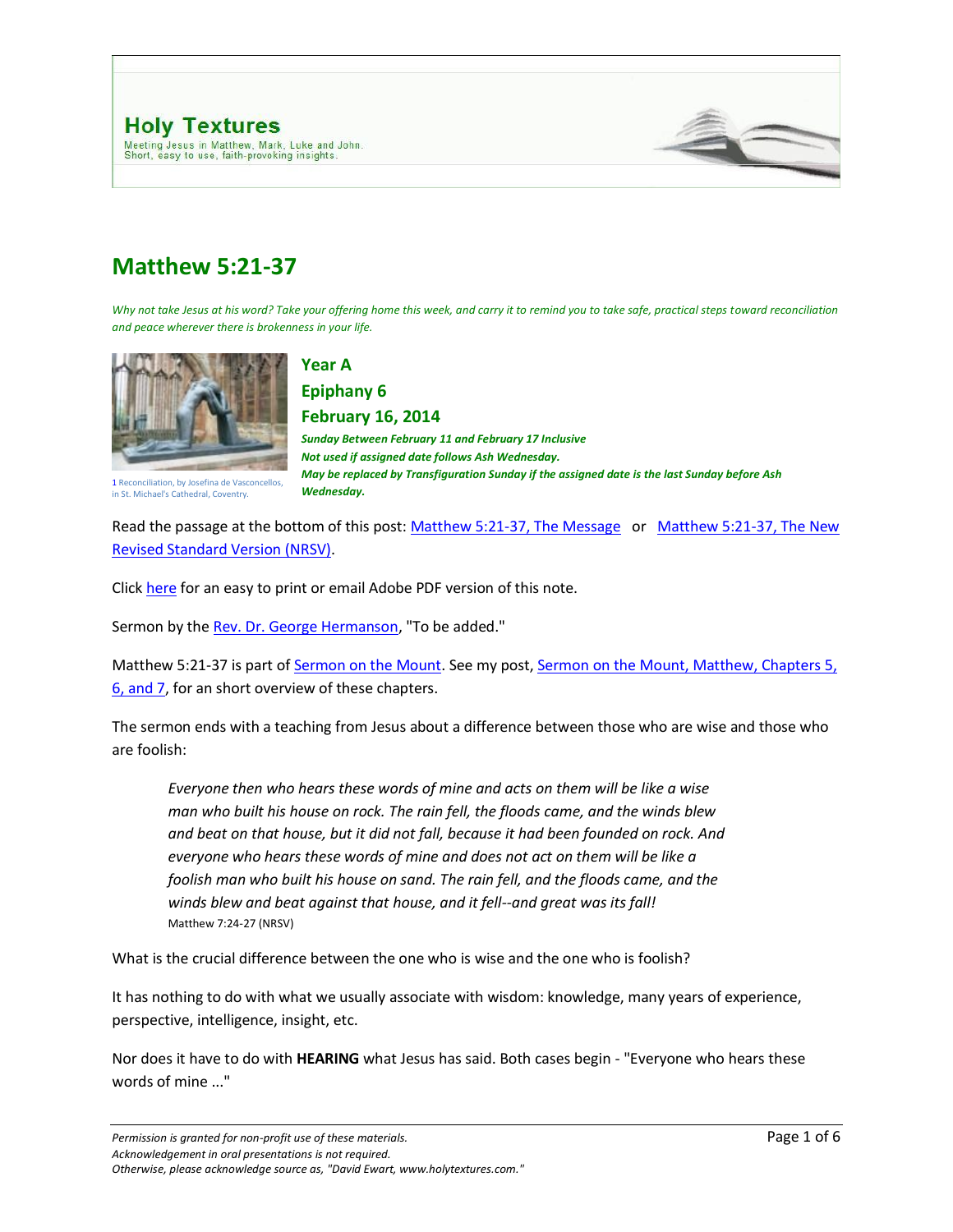



The difference between being either wise or foolish is in **ACTING** or **NOT** acting.

It is not enough for us to hear these words of Jesus; to study them; to be inspired by them; to have hopes / aspirations / dreams based on them. We must **ACT** on them; practice them; live them in our everyday lives.

So whatever passage we read from the Sermon on the Mount, we must hear it with one question in mind:

#### *What must I DO to make this the bedrock of how I live?*

Well this passage, Matthew 5:21-37, provides at least 3 two-hour sermons worth of answers to that question!

In this text Jesus provides his teaching on three of the Ten Commandments:

*You shall not commit murder. You shall not commit adultery. You shall not bear false witness.*

Each of these is introduced with the indirect, "You have heard that it was said." Bruce Malina and Richard Rohrbaugh (See footnote below.) say this way of indirectly referring to the Ten Commandments was a customary way of showing respect for the power and honour of these 10 Words directly from God. They were never spoken of directly.

Again, Malina and Rohrbaugh comment (Pages 44-45):

*The purpose of the Ten Commandments, historically, was to prevent feuding and thereby halt internally generated group annihilation. Honor-shame societies are (conflict) societies; hence challenges (to one's honor) within a group can escalate and actually lead to such annihilation. ...*

*What the scenes described in these (passages) offer is a way out of the honorshame impasse that (otherwise) requires taking satisfaction (which may escalate to group self-annihilation). If repentance, reconciliation, generosity, or the intervention of third parties exist, feuding rooting in honor need not mar the social landscape of (the followers of Jesus).*

I have added the non-italicized (comments in brackets).

#### **Matthew 5:21-26:** *You shall not commit murder.*

**Verse 22,** "with a brother or sister." These teachings of Jesus are addressed specifically to his followers who are to treat one another as they would their blood relatives. In fact, Jesus lays down higher standards. But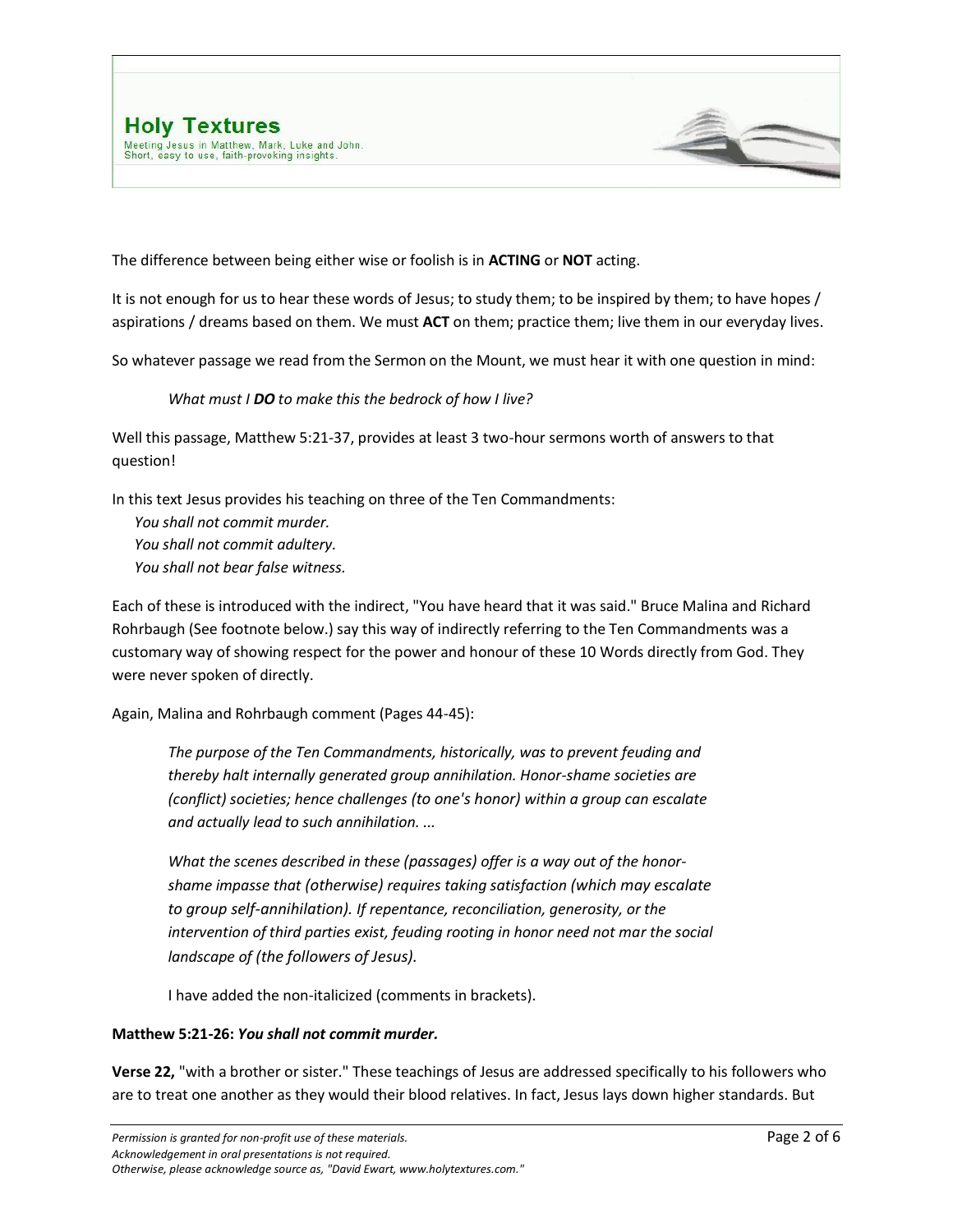

the key to remember is that at the time of Jesus one's family was everything, and the provision of this alternate family - the community of followers of Jesus - was a radical disruption of a paramount social foundation.

**Verses 23 and 24.** Your congregation's treasurer might have a conniption, but whenever I preach on this text, I ask those present to take out their offering (or some other money if they make their offering some other way or some other day) and practice this teaching. That is, hold onto their offering, and instead think about people they are not at peace with. Think about practical steps they could take to seek reconciliation. (And be cautious here, in some situations the only safe, practical step may be to **PRAY** for reconciliation, forgiveness and peace.) I then tell them to take their offering home with them, and carry it in their purse or pocket through the week as they seek reconciliation and peace for a week. Next week, invite testimony of what has happened. Might be the best sermon you'll ever preach. It certainly is in my top ten.

## **Matthew 5:27-32:** *You shall not commit adultery.*

"Adultery" refers to the action of dishonoring a male of one's community by having sexual relations with his wife. (Malina and Rohrbaugh, page 45.) The punishment for adultery was for both the adulterer and the wife to be put to death, "so you shall purge the evil from Israel." (Deuteronomy 22:22)

But Jesus proposes another way to purge the evil of adultery - tearing out the eye that looks with lust on another man's wife!

Again, Malina and Rohrbaugh offer helpful comment:

*The added nuance is the "right" eye. "To pluck out the right eye" means to suffer dishonor (as in 1 Samuel 11:12: But Nahash the Ammonite said to them, "On this condition I will make a treaty with you, namely that I gouge out everyone's right eyes, and thus put disgrace on all Israel.")*

Thus the followers of Jesus are urged to practice self-discipline, both in not committing the kind of seeing that leads to dishonouring of others, and in voluntarily dishonouring oneself in the service of restoring the peace of the community.

**Verses 31 and 32.** "It was said" is **NOT** one of the Ten Commandments, but is a teaching from Moses, Deuteronomy 24:1-4. But here Jesus adds strict limitations on divorce and re-marriage. (The topic of divorce comes up again in Matthew 19:2-12, which is parallel t[o Mark 10:1-12.](http://www.holytextures.com/2009/09/mark-10-2-16-year-b-pentecost-22-27-sermon.html) As someone who is divorced and happily re-married, my [reflection](http://www.holytextures.com/2009/09/mark-10-2-16-year-b-pentecost-22-27-sermon.html) on this teaching is that while Jesus is right, it is also right that what God has **NOT** joined, no one should force together.)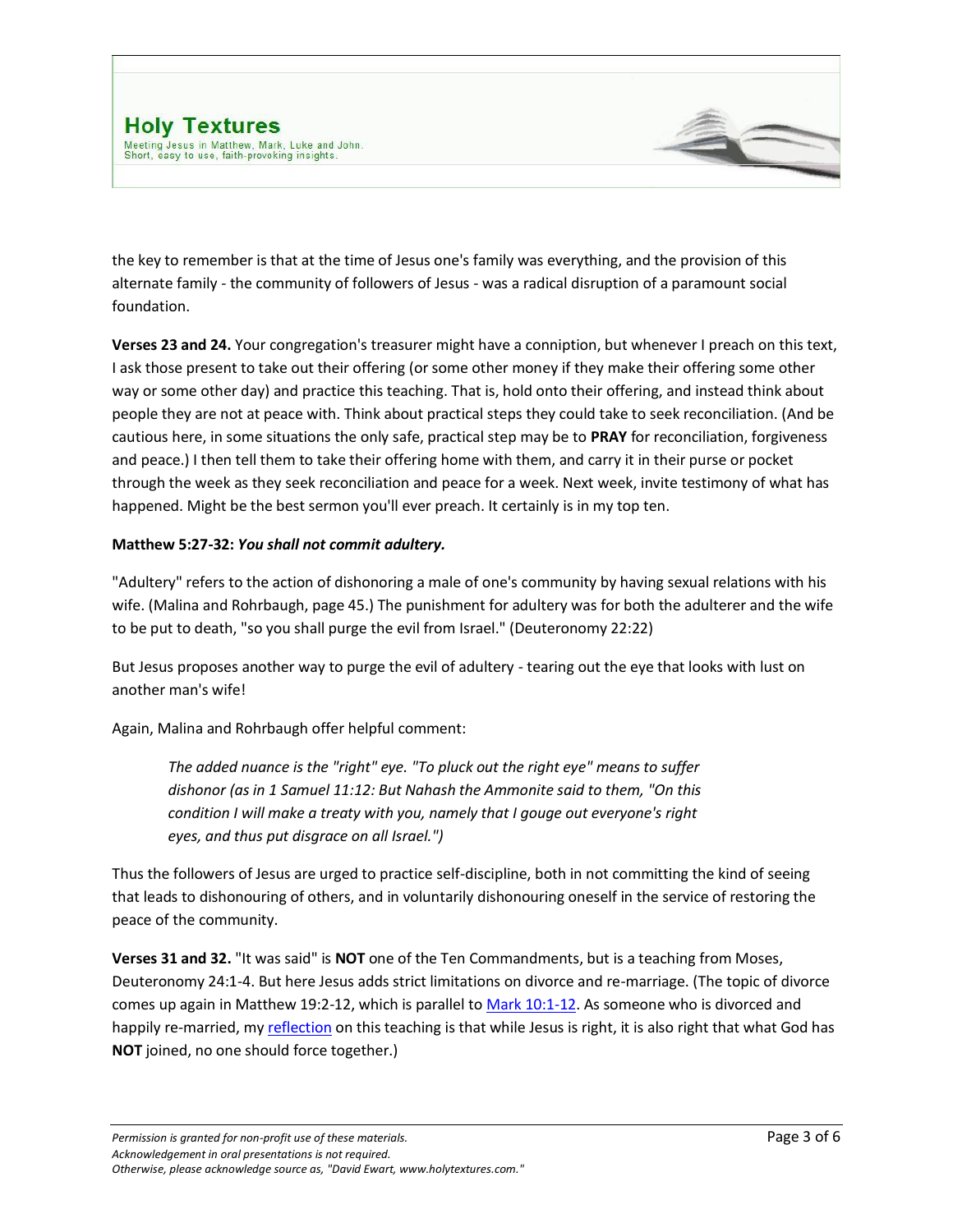

The effect of swearing by Heaven, or the earth, or by Jerusalem, or by one's head is to call on God as a witness to the truth of what one is saying.

And since the most common usage of such swearing was in selling, "I swear by Heaven this camel has only 2,000 miles on it," such use of God's name in vain was a violation of the Third Commandment.

Here Jesus simply teaches that our word be our honour. Without trying to cover false promises by invoking God's name, God's honour.

David Ewart, [www.holytextures.com](http://www.holytextures.com/)

Historical background information in this post is drawn primarily from Social-Science Commentary on the Synoptic Gospels, see link below, pages 43-46.

[\\* Link to Amazon.com Bibliography for Bruce Malina, Richard Rohrbaugh, et. al.,](http://www.amazon.com/Bruce-J.-Malina/e/B000APRY4A/ref=ntt_athr_dp_pel_1) Social Science Commentary on ... The Synoptic Gospels; The Gospel of John; The Book of Acts; The Letters of Paul; The Book of Revelation; and others.

### **Matthew 5:21-37 (NRSV)**

<sup>21</sup> "You have heard that it was said to those of ancient times, 'You shall not murder'; and 'whoever murders shall be liable to judgment.'

<sup>22</sup> But I say to you that if you are angry with a brother or sister, you will be liable to judgment; and if you insult a brother or sister, you will be liable to the council; and if you say, 'You fool,' you will be liable to the hell of fire.

<sup>23</sup> So when you are offering your gift at the altar, if you remember that your brother or sister has something against you,

<sup>24</sup> leave your gift there before the altar and go; first be reconciled to your brother or sister, and then come and offer your gift.

<sup>25</sup> Come to terms quickly with your accuser while you are on the way to court with him, or your accuser may hand you over to the judge, and the judge to the guard, and you will be thrown into prison.

<sup>26</sup> Truly I tell you, you will never get out until you have paid the last penny.

<sup>27</sup> "You have heard that it was said, 'You shall not commit adultery.'

<sup>28</sup> But I say to you that everyone who looks at a woman with lust has already committed adultery with her in his heart.

<sup>29</sup> If your right eye causes you to sin, tear it out and throw it away; it is better for you to lose one of your members than for your whole body to be thrown into hell.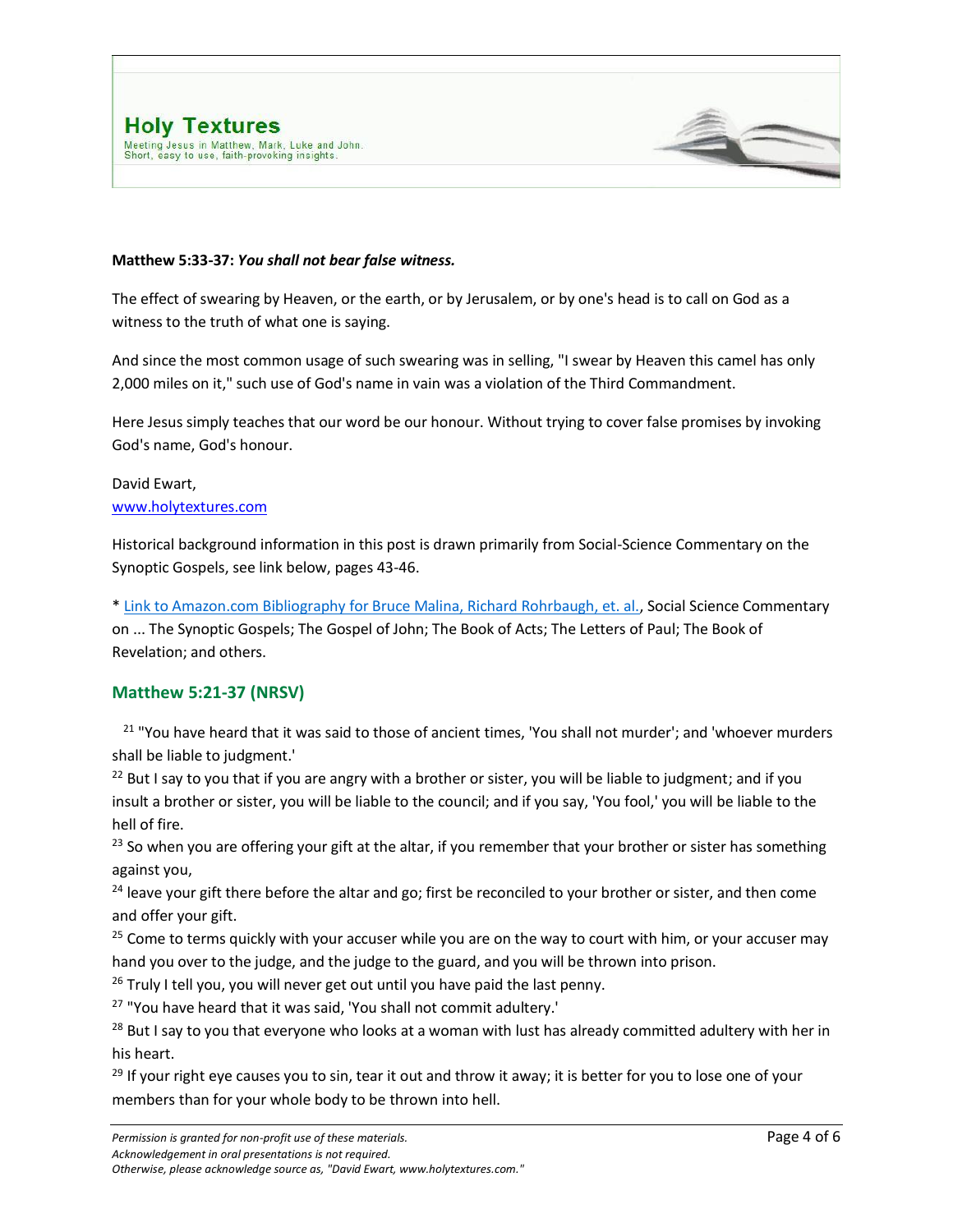<sup>30</sup> And if your right hand causes you to sin, cut it off and throw it away; it is better for you to lose one of your members than for your whole body to go into hell.

 $31$  "It was also said, 'Whoever divorces his wife, let him give her a certificate of divorce.'

 $32$  But I say to you that anyone who divorces his wife, except on the ground of unchastity, causes her to commit adultery; and whoever marries a divorced woman commits adultery.

<sup>33</sup> "Again, you have heard that it was said to those of ancient times, 'You shall not swear falsely, but carry out the vows you have made to the Lord.'

<sup>34</sup> But I say to you, Do not swear at all, either by heaven, for it is the throne of God,

 $35$  or by the earth, for it is his footstool, or by Jerusalem, for it is the city of the great King.

<sup>36</sup> And do not swear by your head, for you cannot make one hair white or black.

 $37$  Let your word be 'Yes, Yes' or 'No, No'; anything more than this comes from the evil one.

*New Revised Standard Version Bible, copyright 1989, Division of Christian Education of the National Council of the Churches of Christ in the United States of America[. Used by permission.](http://www.ncccusa.org/newbtu/permiss.html) All rights reserved.*

## **Matthew 5:21-37 (The Message)**

<sup>21</sup> "You're familiar with the command to the ancients, 'Do not murder.'

 $^{22}$  I'm telling you that anyone who is so much as angry with a brother or sister is guilty of murder. Carelessly call a brother 'idiot!' and you just might find yourself hauled into court. Thoughtlessly yell 'stupid!' at a sister and you are on the brink of hellfire. The simple moral fact is that words kill.

<sup>23</sup> "This is how I want you to conduct yourself in these matters. If you enter your place of worship and, about to make an offering, you suddenly remember a grudge a friend has against you,

 $24$  abandon your offering, leave immediately, go to this friend and make things right. Then and only then, come back and work things out with God.

 $25$  "Or say you're out on the street and an old enemy accosts you. Don't lose a minute. Make the first move; make things right with him. After all, if you leave the first move to him, knowing his track record, you're likely to end up in court, maybe even jail.

<sup>26</sup> If that happens, you won't get out without a stiff fine.

<sup>27</sup> "You know the next commandment pretty well, too: 'Don't go to bed with another's spouse.'

<sup>28</sup> But don't think you've preserved your virtue simply by staying out of bed. Your heart can be corrupted by lust even quicker than your body. Those leering looks you think nobody notices—they also corrupt.

 $29$  "Let's not pretend this is easier than it really is. If you want to live a morally pure life, here's what you have to do: You have to blind your right eye the moment you catch it in a lustful leer. You have to choose to live one-eyed or else be dumped on a moral trash pile.

<sup>30</sup> And you have to chop off your right hand the moment you notice it raised threateningly. Better a bloody stump than your entire being discarded for good in the dump.

<sup>31</sup> "Remember the Scripture that says, 'Whoever divorces his wife, let him do it legally, giving her divorce papers and her legal rights'?

*Otherwise, please acknowledge source as, "David Ewart, www.holytextures.com."*